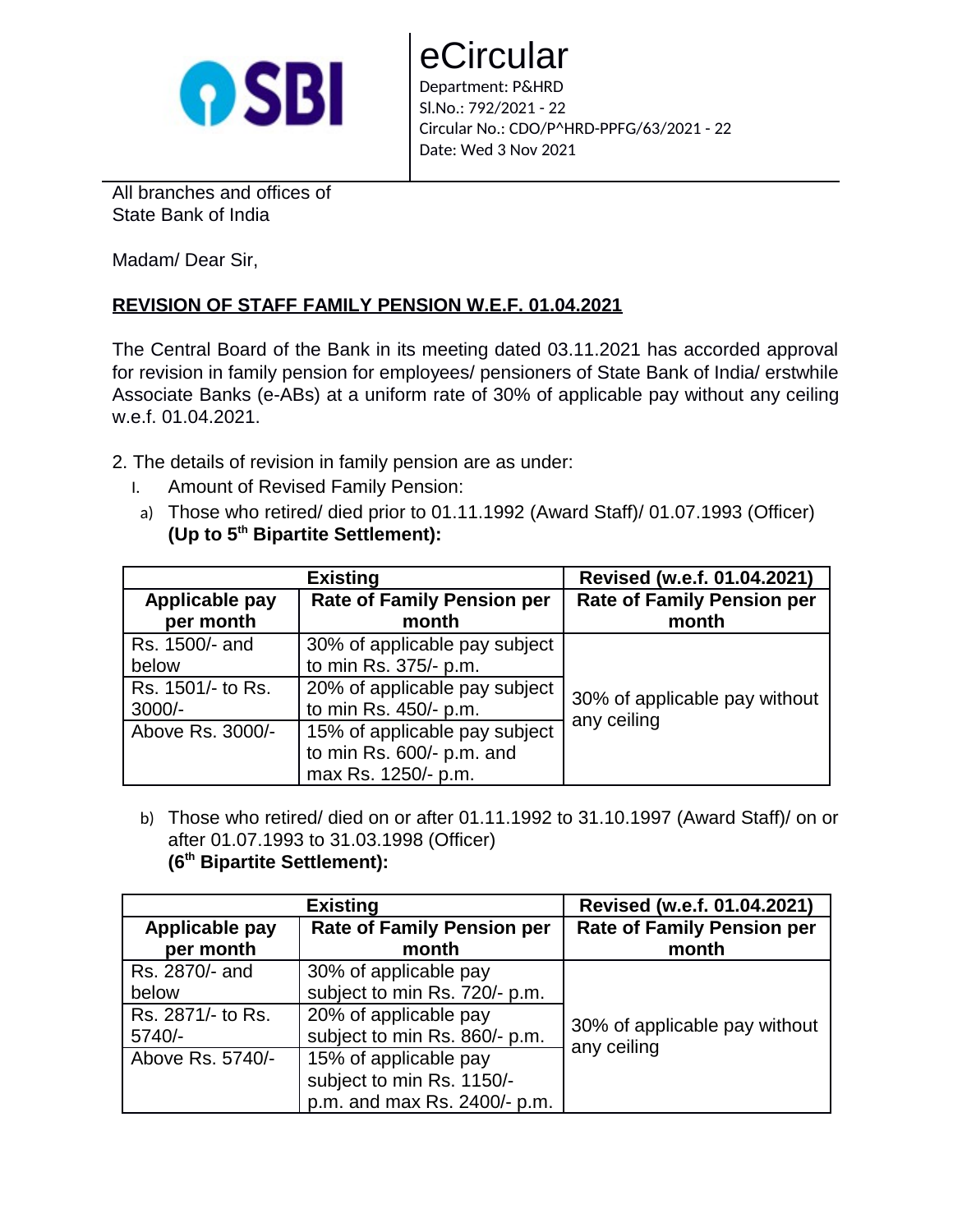c) Those who retired/ died on or after 01.11.1997 to 31.10.2002 (Award Staff)/ on or after 01.04.1998 to 31.10.2002 (Officer) **(7th Bipartite Settlement):**

|                   | <b>Existing</b>                   | Revised (w.e.f. 01.04.2021)                  |
|-------------------|-----------------------------------|----------------------------------------------|
| Applicable pay    | <b>Rate of Family Pension per</b> | <b>Rate of Family Pension per</b>            |
| per month         | month                             | month                                        |
| Rs. 4210/- and    | 30% of applicable pay subject     |                                              |
| below             | to min Rs. 1056/- p.m.            |                                              |
| Rs. 4211/- to Rs. | 20% of applicable pay subject     |                                              |
| 8420/-            | to min Rs. 1262/- p.m.            | 30% of applicable pay without<br>any ceiling |
| Above Rs. 8420/-  | 15% of applicable pay subject     |                                              |
|                   | to min Rs. 1687/- p.m. and        |                                              |
|                   | max Rs. 3521/- p.m.               |                                              |

d) Those who retired/ died on or after 01.11.2002 to 31.10.2007 (Award Staff/ Officer)

**(8th Bipartite Settlement):**

|                   | <b>Existing</b>                   | Revised (w.e.f. 01.04.2021)       |
|-------------------|-----------------------------------|-----------------------------------|
| Applicable pay    | <b>Rate of Family Pension per</b> | <b>Rate of Family Pension per</b> |
| per month         | month                             | month                             |
| Rs. 5720/- and    | 30% of applicable pay subject     |                                   |
| below             | to min Rs. 1435/- p.m.            |                                   |
| Rs. 5721/- to Rs. | 20% of applicable pay subject     |                                   |
| 11440/-           | to min Rs. 1715/- p.m.            | 30% of applicable pay without     |
| Above Rs. 11440/- | 15% of applicable pay subject     | any ceiling                       |
|                   | to min Rs. 2292/- p.m. and        |                                   |
|                   | max Rs. 4784/- p.m.               |                                   |

e) Those who retired/ died on or after 01.11.2007 to 31.10.2012 (Award Staff/ Officer)

## **(9th Bipartite Settlement):**

|                   | <b>Existing</b>                   | Revised (w.e.f. 01.04.2021)       |
|-------------------|-----------------------------------|-----------------------------------|
| Applicable pay    | <b>Rate of Family Pension per</b> | <b>Rate of Family Pension per</b> |
| per month         | month                             | month                             |
| Rs. 7090/- and    | 30% of applicable pay subject     |                                   |
| below             | to min Rs. 1779/- p.m.            |                                   |
| Rs. 7091/- to Rs. | 20% of applicable pay subject     | 30% of applicable pay without     |
| 14180/-           | to min Rs. 2186/- p.m.            | any ceiling                       |
| Above Rs. 14180/- | 15% of applicable pay subject     |                                   |
|                   | to min Rs. 2841/- p.m. and        |                                   |
|                   | max Rs. 5930/- p.m.               |                                   |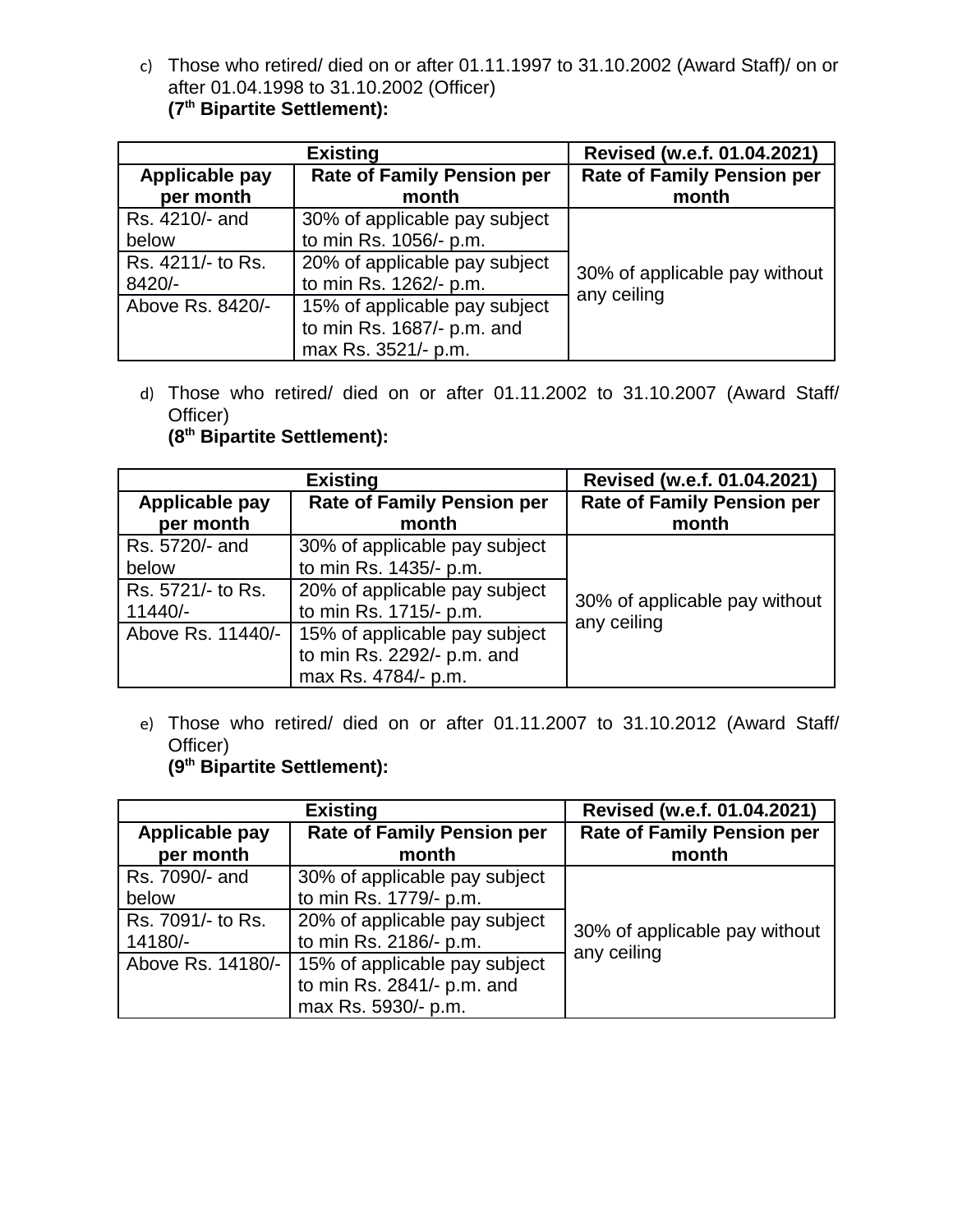f) Those who retired/ died on or after 01.11.2012 to 31.10.2017 (Award Staff/ Officer) **(10th Bipartite Settlement):**

|                    | <b>Existing</b>                   | Revised (w.e.f. 01.04.2021)                  |
|--------------------|-----------------------------------|----------------------------------------------|
| Applicable pay     | <b>Rate of Family Pension per</b> | <b>Rate of Family Pension per</b>            |
| per month          | month                             | month                                        |
| Rs. 11100/- and    | 30% of applicable pay subject     |                                              |
| below              | to min Rs. 2785/- p.m.            |                                              |
| Rs. 11101/- to Rs. | 20% of applicable pay subject     |                                              |
| 22200/-            | to min Rs. 3422/- p.m.            | 30% of applicable pay without<br>any ceiling |
| Above Rs. 22200/-  | 15% of applicable pay subject     |                                              |
|                    | to min Rs. 4448/- p.m. and        |                                              |
|                    | max Rs. 9284/- p.m.               |                                              |

g) Those who retired/ died on or after 01.11.2017 (Award Staff/ Officer) **(11th Bipartite Settlement and onwards):**

|                             | <b>Existing</b>                            | Revised (w.e.f. 01.04.2021)                |
|-----------------------------|--------------------------------------------|--------------------------------------------|
| Applicable pay<br>per month | <b>Rate of Family Pension per</b><br>month | <b>Rate of Family Pension per</b><br>month |
|                             |                                            |                                            |
| Rs. 15880/- and             | 30% of applicable pay subject              |                                            |
| below                       | to min Rs. 3985/- p.m.                     |                                            |
| Rs. 15881/- to Rs.          | 20% of applicable pay subject              | 30% of applicable pay without              |
| 31760/-                     | to min Rs. 4900/- p.m.                     | any ceiling                                |
| Above Rs. 31760/-           | 15% of applicable pay subject              |                                            |
|                             | to min Rs. 6365/- p.m. and                 |                                            |
|                             | max Rs. 13280/- p.m.                       |                                            |

- II. The existing rates of dearness relief effective from 01.04.2021 for existing pension/ family pension will be applicable on revised family pension also.
- III. The family pension for part time employees will be revised on the same lines as applicable for permanent employees.
- IV. A letter of undertaking will be taken from the family pensioners in the format (**Annexure I**) to enable the bank to make adjustments to Pension Fund, if any, at a later date.

3. Please bring the contents of the circular to the knowledge of all concerned.

Yours faithfully,

(Om Prakash Mishra)  **Deputy Managing Director (HR) &**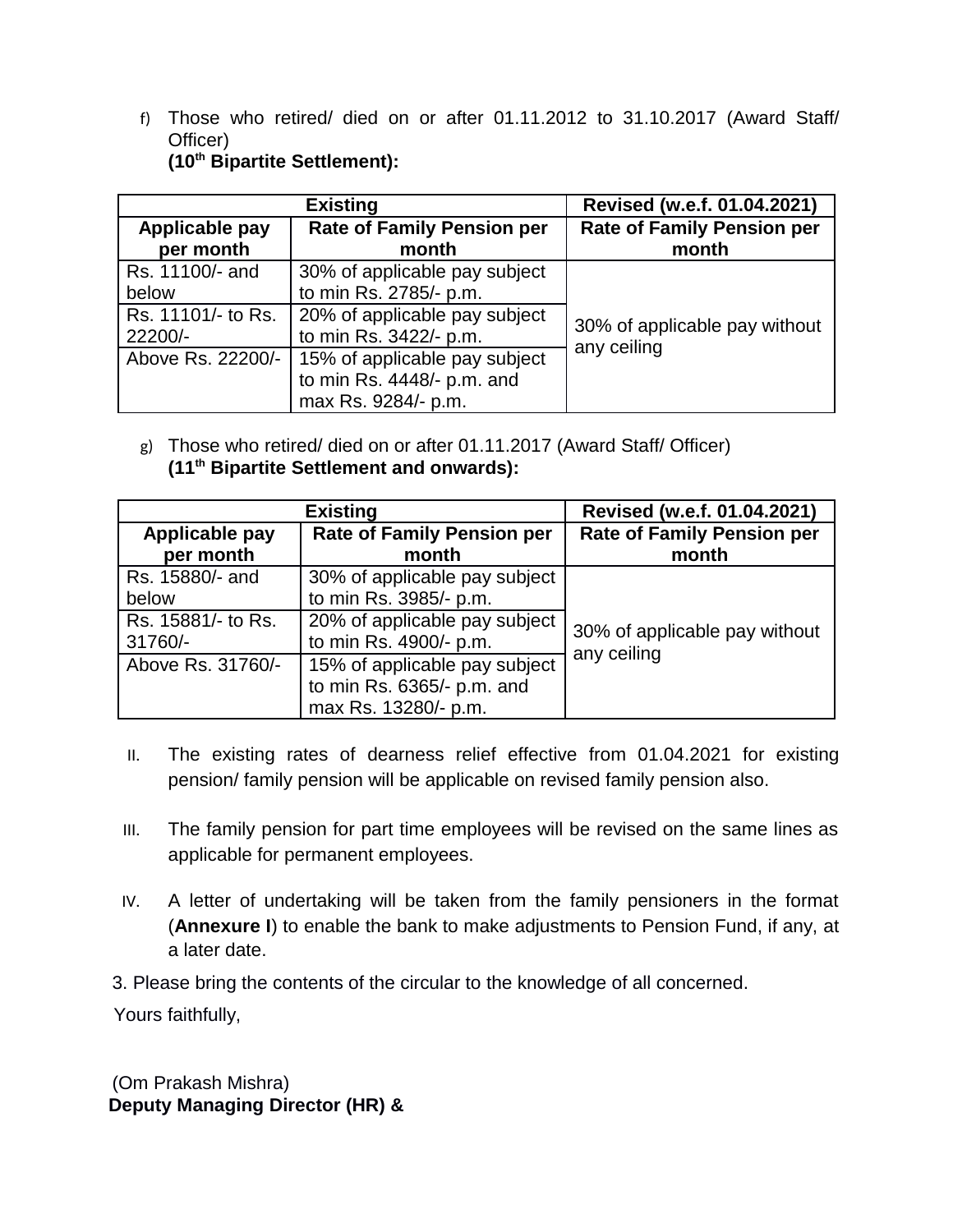## **Annexure I**

To The Branch Manager, State Bank of India

 $\frac{1}{2}$ 

 $\frac{1}{2}$ 

Madam/ Dear Sir,

## **Revision in Family Pension in respect of deceased employees/ pensioners of SBI/ e-AB**

I am presently drawing Family Pension through your \_\_\_\_\_\_\_\_\_\_\_\_\_\_\_\_ Branch/ Office in **in** Circle and my pension reference/PF number is  $\mathcal{L}_\text{max}$  and  $\mathcal{L}_\text{max}$  and  $\mathcal{L}_\text{max}$ 

I am eligible to get increase in monthly family pension being paid to me on account of the revision in family pension at uniform rate of 30% of applicable pay w.e.f. 01.04.2021. I request you to pay me such revised family pension at your earliest. I understand that you are agreeable to release such revised family pension, pending amendments in Employees' Pension Fund Regulations. In this connection, I hereby irrevocably authorize you to make any recoveries/ adjustments out of my future family pension, if it is revealed at any time that I have been paid such increased family pension wrongly or inadequately. I undertake to repay the amount immediately on demand, in lumpsum. In the event, I do not repay the said amount when demanded; the Bank will be entitled to recover the said amount by debit to my/ our account/ family pension account. This undertaking/ authority is irrevocable and is binding upon me/ my legal heirs/nominees as well.

I am also aware that revised pension being paid to me shall be effective from 01.04.2021

and that no arrears prior to said date are payable to me.